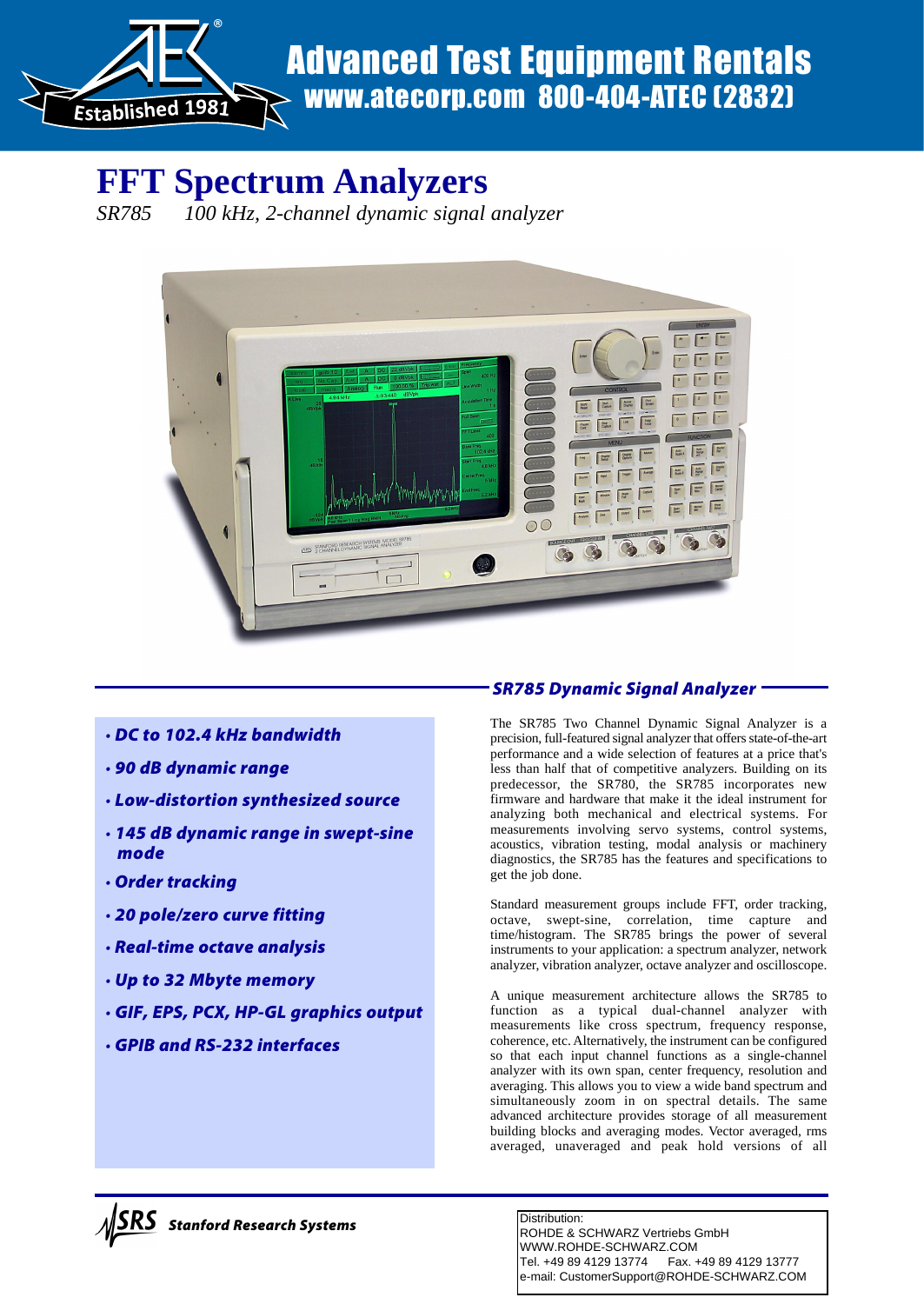measurements are simultaneously acquired and can be displayed without re-taking data.



*Narrow band FFT (top), wide band FFT (bottom)*

#### **Averaging**

The SR785 comes equipped with a wide selection of averaging techniques to improve your signal-to-noise ratio. Choose rms averaging to reduce signal fluctuations, vector averaging to actually eliminate noise from synchronous signals, or peak hold averaging. In the order tracking measurement group, time averaging is available. Both linear and exponential averaging are provided for each mode.

Because the SR785 is so fast, there's no need for a separate "fast averaging" mode. For instance, in a full-span FFT measurement with a 4 ms time record, 1000 averages take exactly 4 seconds, during which the SR785 still operates at its maximum display rate.

For impact testing, the average preview feature allows each time record or spectrum to be accepted or rejected before adding it to the measurement.

#### **Order Tracking**

Order tracking is used to evaluate the behavior of rotating



*Order map (top), tracked order (bottom)*



machinery. Measurement data is displayed as a function of multiples of the shaft frequency (orders), rather than absolute frequency. Combined with a waterfall plot, the SR785 provides a complete history or "order map" of your data as a function of time or rpm. Using the slice feature, the amplitude profile of specific orders in the map can be analyzed.

In tracked order mode, the intensity of individual orders vs. rpm is measured. Unlike other analyzers, there's no need to track a limited number of orders to ensure full speed measurements. The SR785's speed allows simultaneous tracking of up to 400 orders.

Run-up and run-down measurements are available in both polar and magnitude/phase formats. RPM profiling is provided to monitor variations of rpm as a function of time. A complete selection of time and rpm triggering modes is included allowing you to make virtually any rotating machinery measurement.



*Octave analysis*

#### **Octave Analysis**

Real-time  $1/1$ ,  $1/3$  and  $1/12$  octave analysis, at frequencies up to 40 kHz (single channel) or 20 kHz (dual channel), is a standard feature of the SR785. Octave analysis is fully compliant with ANSI S1.11-1986 (Order 3, type 1-D) and IEC 225-1966. Switchable analog A-weighting filters as well as A, B and C weighting math functions are included. Averaging choices include exponential time averaging, linear time averaging, peak hold and equal confidence averaging. Broadband sound level is measured and displayed as the last band in the octave graph. Total power, impulse, peak hold and Leq are all available. Exponentially averaged sound power  $(L_{eq}^{\dagger})$  is calculated according to ANSI S1.4-1983, Type 0.

Octave displays can be plotted as waterfalls with a fast 4 ms storage interval. Once data is stored in the waterfall buffer, the SR785 can display centile exceedance statistics for each 1/1, 1/3 or 1/12 octave band as well as for  $L_{eq}$ .

#### **Swept-Sine Measurements**

Swept-sine mode is ideal for signal analysis that involves high dynamic range or wide frequency spans. Gain is optimized at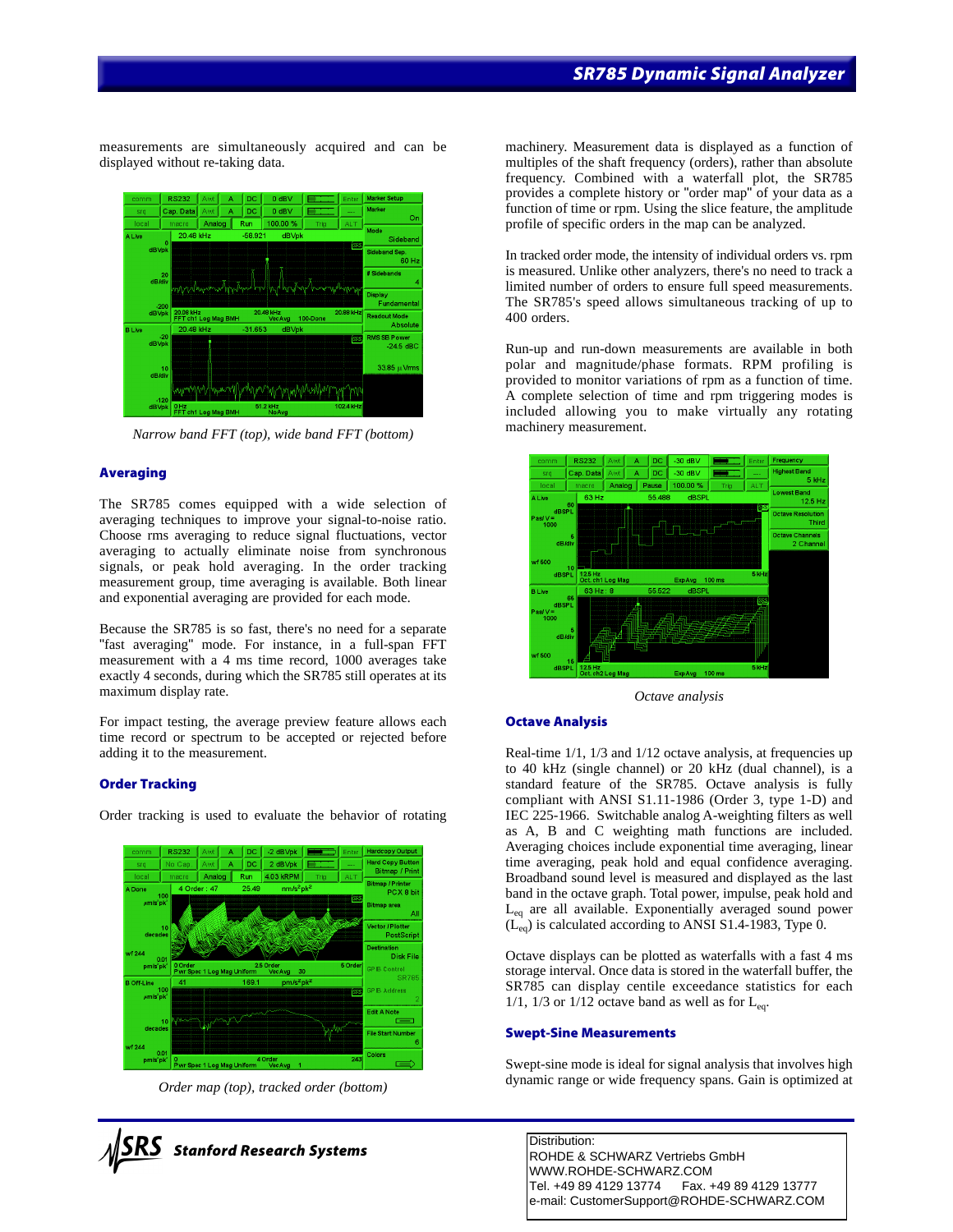

*Swept-sine Bode plot of LPF response*

each point in the measurement producing up to 145 dB of dynamic range. A frequency resolution of up to 2000 points is also provided. Auto-ranging can be used with source autoleveling to maintain a constant input or output level at the device under test (to test response at a specific amplitude, for instance).

Auto-resolution ensures the fastest possible sweeps and adjusts the frequency steps in the scan based on the DUT's response. Phase and amplitude changes that exceed userdefined thresholds are measured with high frequency resolution, while small changes are measured using wider frequency steps between points. A choice of linear sweeps with high resolution, or logarithmic sweeps with up to eight decades of frequency range is provided.

#### **Time/Histogram**

Use the time/histogram measurement group to analyze time domain data. A histogram of the time data vs. signal amplitude is provided for accurate time domain signal characterization. Statistical analysis capabilities include both probability density function (PDF) and cumulative density function (CDF). The sample rate, number of samples and number of bins can all be adjusted.

#### **Time Capture**

The SR785 comes with 8 Mbytes of memory (32 Mbytes optional). Analog waveforms can be captured at sampling rates of 262 kHz or any binary sub-multiple, allowing you to optimize sampling rate and storage for any application. For example, 8 Msamples of memory will capture 32 seconds of time domain data at the maximum 262 kHz sample rate, or about 9 hours of data at a 256 Hz sample rate. Once captured, any portion of the signal can be played back in any of the SR785's measurement groups except swept-sine. The convenient Auto-Pan feature lets you display measurement results synchronously with the corresponding portion of the capture buffer to identify important features.

#### **Unit Conversion**

Automatic unit conversion makes translating transducer data easy. Enter your transducer conversion directly in V/EU, EU/V or dB (1V/EU). The SR785 will display the result in



units of meters, inches,  $m/sec^2$ , in/sec<sup>2</sup>, m/s, in/s, mil, g, kg, lbs., N, dynes, pascals or bars. Built-in ICP power means you don't need an external power supply for your accelerometer. Acoustic measurement results can be displayed in dBSPL, while electrical units include V,  $V^2$ , dBV and dBm.

#### **Source**

The SR785 comes standard with six precision source types. Generate low-distortion (-80 dBc) single or two-tone sine waves, white noise, pink noise, chirps, and arbitrary waveforms. The chirp and noise sources can be bursted to provide activity over a selected portion of the time record for FFT measurements, or to provide impulse noise for acoustic measurements. The digitally synthesized source produces output levels from 0.1 mV to 5 V plus DC offset from 0 to  $\pm$ 5 V, and delivers up to 100 mA of current.

Arbitrary waveform capability is standard with the SR785. Use the arbitrary source to playback a section of a captured waveform, play a selected FFT time record or upload your own custom waveform from your computer.



*Burst noise source (top), arbitrary waveform source (bottom)*

#### **User Math**

Create your own measurement in each of the SR785's measurement groups using the math menu. Enter any equation involving rms averaged, vector averaged or unaveraged time



*User Math*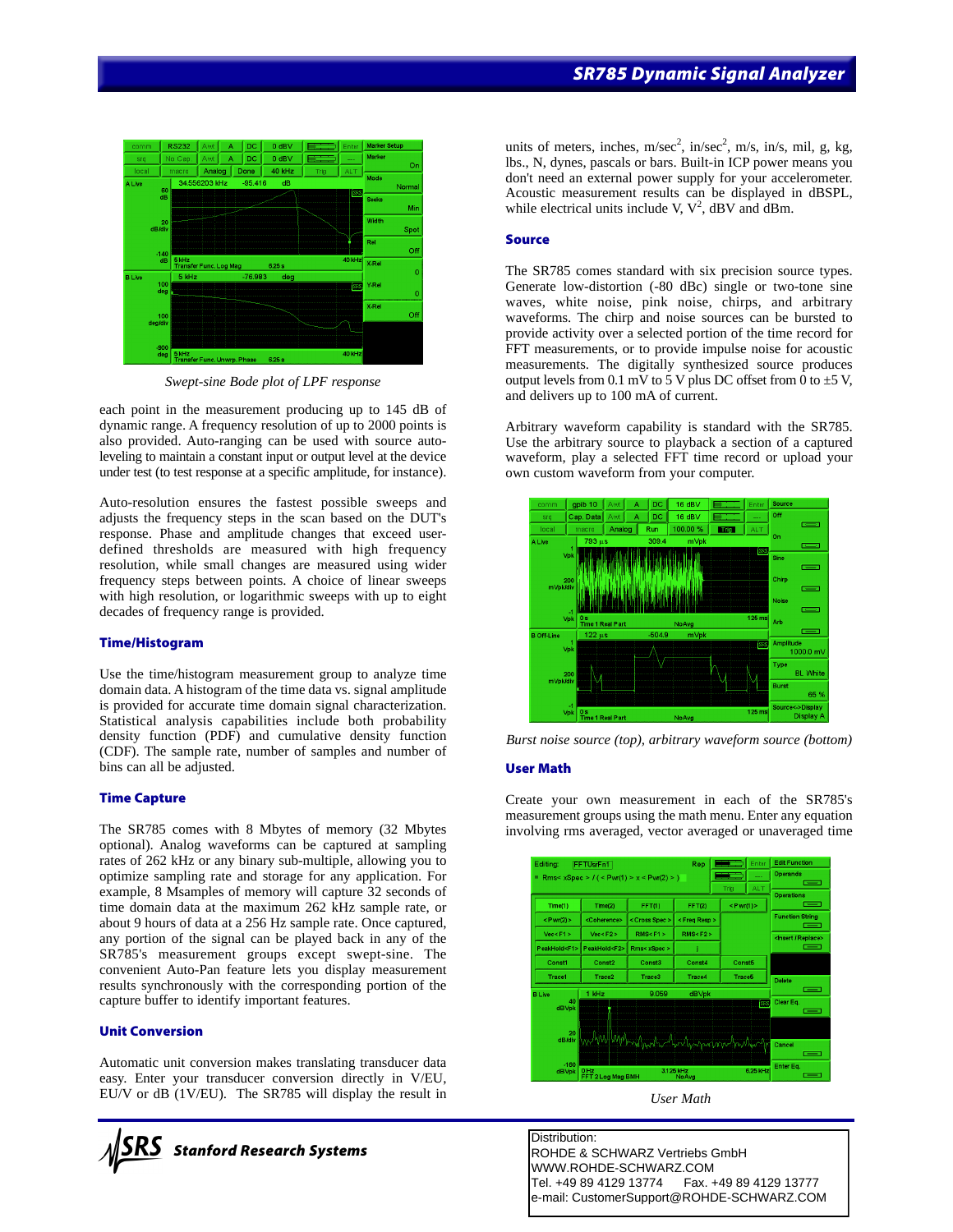or frequency data, stored files, constants, or a rich array of supplied operations including arithmetic functions, FFT, inverse FFT, jω, d/dω, exp, ln x and many others. Because all the averaging modes are available as user math operands, nonrepeatable runout measurements, for example, which are used in analyzing disk drives, can be performed in a single pass by entering the equation MAG(RMS<F1>)−MAG(VEC<F1>). Unlike many other analyzers, the SR785's measurement rate is virtually unaffected when user math is selected. For instance, the function exp(ln(conj(FFT2/FFT1))) can be calculated with a 100 kHz real-time bandwidth.

#### **Waterfall**

Waterfall plots are a convenient way of viewing a time history of your data. Each successive measurement record is plotted along the z-axis making it easy to see trends in the data. All FFT, octave and order tracking measurements can be stored in the SR785's waterfall buffer memory. You can choose to save all measurements and averaging modes or just the current measurement to conserve memory. Waterfall traces can be



*Waterfall plot*

stored every n time records for FFT and order tracking measurements. For order tracking measurements, new records can be acquired at a specific time interval or change in rpm. In octave measurements, the storage interval is in seconds (as fast as every 4 ms). While displaying waterfall plots, you can adjust the skew angle to reveal important features, or change the baseline threshold to eliminate low-level clutter. Any z-axis slice or x-axis record can be saved to disk or displayed separately for analysis.

#### **Analysis**

The SR785 includes a wide variety of analysis features. Marker analysis lets you measure the power contained in harmonics, sidebands or within a given band of frequencies. Important information such as THD, THD+N, sideband power relative to a carrier, or total integrated power are calculated in real time and displayed on the screen. The front/back display feature allows you to view live data from both signal inputs on one graph. You can also simultaneously display saved traces and live data. The peak-find marker allows you to quickly





*Total harmonic distortion (THD)*

locate frequency peaks with the click of a button. The marker statistics feature calculates the maximum, minimum, mean and standard deviation of data in any section of the display. For modal analysis, the cursor can be configured to display the resonant frequency and damping of a single selected mode.

Use data tables to display up to 100 selected data points in tabular format. Limit tables let you to define up to 100 upper and lower limit segments in each display for GO/NO-GO testing.

#### **Curve Fit and Synthesis**

The SR785 has a standard 20-pole, 20-zero curve fitter that can fit frequency domain data from both the FFT and sweptsine measurement groups. Curve models can be displayed in pole/zero, pole/residue and polynomial formats. Synthesis reverses the process: enter a model in any of the above formats and the SR785 synthesizes the required curve. The curve fit/synthesis menu allows you to change gain, delay and frequency scale, set pole and zero locations and instantly see the response of the modeled system.

# **Output**

The SR785's 3.5" disk drive, computer interfaces (GPIB and RS-232) and printer port provide flexibility when saving, printing and exporting data. Data can be saved in binary or ASCII formats, and displays can be printed/plotted to any of the ports or the disk drive. Supported formats include PCL (LaserJet/DeskJet), dot-matrix, postscript, HP-GL, PCX or GIF. An annotation editor lets you add text, time, date and file names to any part of the plot.

#### **Data Conversion Utilities**

The SR785 contains a complete suite of data conversion utilities for both Windows and DOS operating systems. SR785 files can be converted to ASCII for use with spreadsheets, or Universal File Format (UFF) and HP SDF for use with modal analysis programs. SR785 Files can also be converted to MAT file format for use with MATLAB. Conversion from external file types is also supported. Both HP SDF and SR780 files can be converted to SR785 format.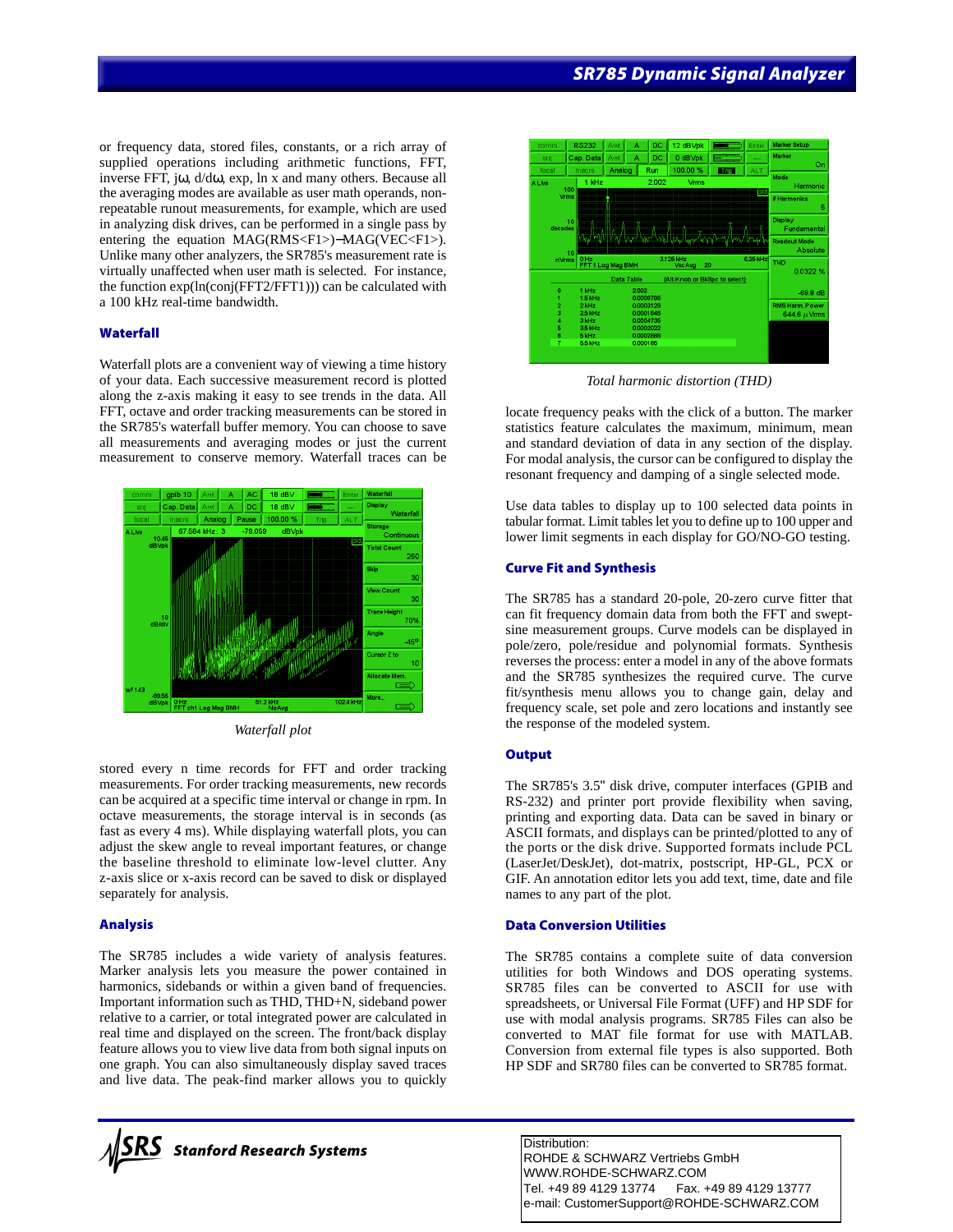#### **Instrument Modes**

FFT, Time/Histogram, Correlation, Octave, Swept-Sine, Order Tracking

#### **Frequency Domain Measurements**

Frequency Response, Linear Spectrum, Cross Spectrum, Power Spectrum, Coherence, Power Spectral Density

#### **Time Domain Measurements**

Time Record, Cross-Correlation, Auto-Correlation, Orbit

#### **Amplitude Domain Measurements**

Histogram, PDF, CDF

#### **FFT Resolution**

100, 200, 400, 800 lines

#### **Views**

Linear Magnitude, Log Magnitude, dB Magnitude, Magnitude Squared, Real Part, Imaginary Part, Phase, Unwrapped Phase, Nichols, Nyquist, Polar

#### **Units**

V,  $V^2$ ,  $V^2/Hz$ ,  $V/\sqrt{Hz}$ , meters, meters/s, meters/s<sup>2</sup>, inches, inches/s, inches/s<sup>2</sup>, mils, g, kg, lbs., N, dynes, pascals, bars, SPL, user-defined engineering units (EUs)

#### **Displays**

Single, Dual, Front/Back overlay, Waterfall with Skew, Zoom and Pan, Grid On/Off

#### **Marker Functions**

Trace Marker, Dual-Trace Linked Marker, Absolute and Relative Marker, Peak Find, Harmonic Marker, Band and Sideband Marker, Waterfall Marker, Frequency-Damping Marker

#### **Windows**

Hanning, Blackman-Harris, Flat-Top, Kaiser, Force/Exponential, User-Defined, ±T/2, ±T/4, T/2, Uniform

#### **Source Outputs**

Sine, Two-Tone, Swept-Sine, White/Pink Noise, Burst Noise, Chirp, Burst Chirp, and Arbitrary

#### **Averaging**

RMS, Vector, Peak Hold, Linear, Exponential, Equal Confidence (Octave), Preview Time Record, % Overlap Averaging, Overload Reject



*SR785 rear panel*





*DataViewer software*

#### **DataViewer**

Windows graphics program for viewing SR785 files. Graphs can be pasted to the clipboard or saved in PCX, BMP or GIF. You can perform simple editing, add pointers and text, change scaling, perform simple math operations, and copy measurement data into other applications.

#### **Data Conversion Utility**

Data, waterfall and capture files can be converted to ASCII. Data files can also be converted to Universal File Format, SDF format or MATLAB MAT-File Format. SDF and SR780 files can be converted to SR785 format.

#### **Time Capture**

Capture Time Data for later analysis (FFT or Octave). Up to 2 Msamples (8 Msamples optional) of data can be saved.

#### **User Math**

+, −, ×, /, Conjugate, Magnitude/Phase, Real/Imaginary, Sqrt, FFT, Inverse FFT, jω, Log, Exp, d/dx, Group Delay, A, B, C Weighting, x/x-1, Trace 1 to 4, Vector Average, RMS Average, Peak Hold

#### **Analysis**

Harmonic, Band, Sideband, THD, THD  $+ N$ , Limit Test with Pass/Fail, Data Table, Exceedance, Statistics, Curve Fit/Synthesis

#### **Triggering**

Continuous, Internal, External (Analog or TTL), Source, Auto/Manual Arming, GPIB, RPM Step, Time Step, Pre/Post Trigger Delay

# *Ordering Information*

| <b>SR785</b>      | Dynamic signal analyzer     |
|-------------------|-----------------------------|
| O780M1            | 8 Msample (32 Mbyte) memory |
| <b>O780RM</b>     | Rack mount kit              |
| CT <sub>100</sub> | <b>SRS</b> instrument cart  |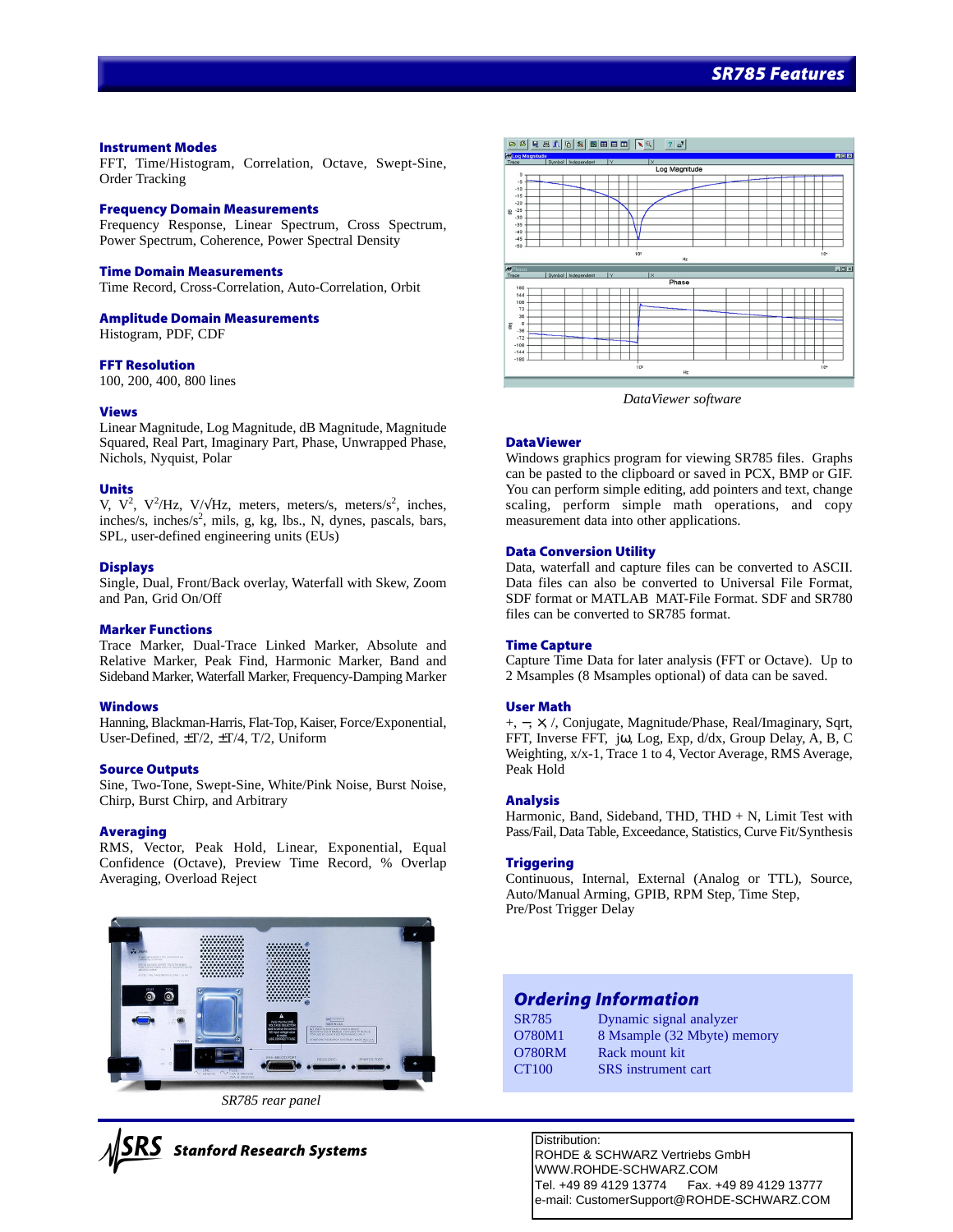# *SR785 Specifications*

Specifications apply after 30 minutes warm-up and within two hours of last auto-offset. Measured with 400-line resolution and anti-alias filters enabled unless stated otherwise.

#### **Measurement Groups**

| Groups               | FFT, Correlation, Time Histogram,<br>Swept-Sine, Order Tracking                                                                                                                                                          |
|----------------------|--------------------------------------------------------------------------------------------------------------------------------------------------------------------------------------------------------------------------|
| <b>Frequency</b>     |                                                                                                                                                                                                                          |
| Range                | 102.4 kHz or 100 kHz (both<br>displays have the same range)                                                                                                                                                              |
| FFT spans            | 195.3 mHz to 102.4 kHz or<br>191 mHz to 100 kHz. The two<br>displays can have different spans<br>and start frequencies.                                                                                                  |
| FFT resolution       | 100, 200, 400 or 800 lines                                                                                                                                                                                               |
| Real-time bandwidth  | 102.4 kHz (highest FFT span with<br>continuous data acquisition and<br>averaging)                                                                                                                                        |
| Accuracy             | 25 ppm from 20 $^{\circ}$ C to 40 $^{\circ}$ C                                                                                                                                                                           |
| <b>Dynamic Range</b> |                                                                                                                                                                                                                          |
| Dynamic range        | 90 dB typical, 80 dB guaranteed<br>(FFT and Octave).<br>145 dB typical (Swept-Sine).<br>Includes spurs, harmonics,<br>intermodulation distortion and alias<br>products. Excludes alias responses<br>at extremes of span. |
| Harmonic distortion  | $<-80$ dB (single tone in band)                                                                                                                                                                                          |
| Intermod. distortion | $<-80$ dB (two tones in band, each<br>less than $-6.02$ dBfs)                                                                                                                                                            |
| Spurious             | $<-80$ dBfs                                                                                                                                                                                                              |
| Alias responses      | $<-80$ dBfs (single tone outside of<br>span, <0 dBfs, less than 1 MHz)                                                                                                                                                   |
| Full-span FFT        | -100 dBfs typical (input grounded,                                                                                                                                                                                       |
| noise floor          | $> -30$ dBV, Hanning window,<br>64 rms averages)                                                                                                                                                                         |
| Residual DC response | $<-30$ dBfs (FFT with Auto-Cal on)                                                                                                                                                                                       |

#### **Amplitude Accuracy**

Single channel  $\pm 0.2$  dB (excluding window effects) Cross channel  $\pm 0.05$  dB, DC to 102.4 kHz (frequency response measurement, both inputs on the same range, rms averaged)

# **Phase Accuracy**

Single channel  $\pm 3.0$  deg. relative to external TTL trigger (−50 dBfs to 0 dBfs, freq. <10.24 kHz, center of frequency bin, DC coupled). For Blackman-Harris, Hanning, Flat-Top and Kaiser windows, phase is relative to a cosine wave at center of time record. For Uniform, Force and



Exponential windows, phase is relative to a cosine wave at beginning of the time record. Cross channel  $\pm 0.5$  deg. (DC to 51.2 kHz)  $\pm 1.0$  deg. (DC to 102.4 kHz) (frequency response meas., both inputs on same range, vector avg.) **Signal Inputs** Number of inputs 2<br>Full-scale input range - $-50$  dBV (3.16 mVp) to +34 dBV (50 Vp) in 2 dB steps Maximum input level 57 Vp Input configuration Single-ended (A), differential (A−B) Input impedance  $1 M\Omega + 50 pF$ <br>Shield to chassis Floating mode: Floating mode: 1 M $\Omega$  + 0.01 µF

Grounded mode: 50 Ω Shields grounded in (A−B) mode Max. shield voltage 4 Vp AC coupling 0.16 Hz cutoff frequency CMRR 90 dB at 1 kHz (input range  $\langle 0$  dBV) 80 dB at 1 kHz (input range <10 dBV) 50 dB at 1 kHz (input range ≥10 dBV) ICP signal conditioning Current source: 4.8 mA Open circuit voltage: +26 V A-weight filter Type 0 tolerance, ANSI standard S1.4-1983; 10 Hz to 25.6 kHz Crosstalk < −145 dB below signal (input to input and source to inputs, 50  $\Omega$ receiving input source impedance) Input noise <10 nVrms/√Hz above 200 Hz  $(< -160$  dBVrms/ $\sqrt{Hz}$ )

#### **Trigger Input**

| Modes        | Free Run, Internal, External, or         |
|--------------|------------------------------------------|
|              | External TTL                             |
| Internal     | Level adjustable to $\pm 100$ % of input |
|              | scale, positive or negative slope.       |
|              | Min. trigger level: 5 % of input range   |
| External     | Level adjustable to $\pm$ 5 V in 40 mV   |
|              | steps, positive or negative slope.       |
|              | Input impedance: $1 M\Omega$             |
|              | Max. input: $\pm 5$ V                    |
|              | Min. trigger level: 100 mV               |
| External TTL | Requires TTL level to trigger (low       |
|              | $<0.7$ V, high $>3.0$ V)                 |
| Post-trigger | Measurement record is delayed up         |
|              | to 100,000 samples after the trigger.    |
| Pre-trigger  | Measurement record starts up to          |
|              | 8000 samples prior to the trigger.       |
|              |                                          |

# **Tachometer Input**

Pulses per revolution 1 to 2048 RPM accuracy  $\pm 50$  ppm (typ.) Tach level range  $\pm 25$  V,  $\pm 5$  V, TTL Max. tach input level  $\pm 40 \text{ Vp}$ 

Tach level resolution 20 mV @  $\pm 25$  V, 4 mV @  $\pm 5$  V